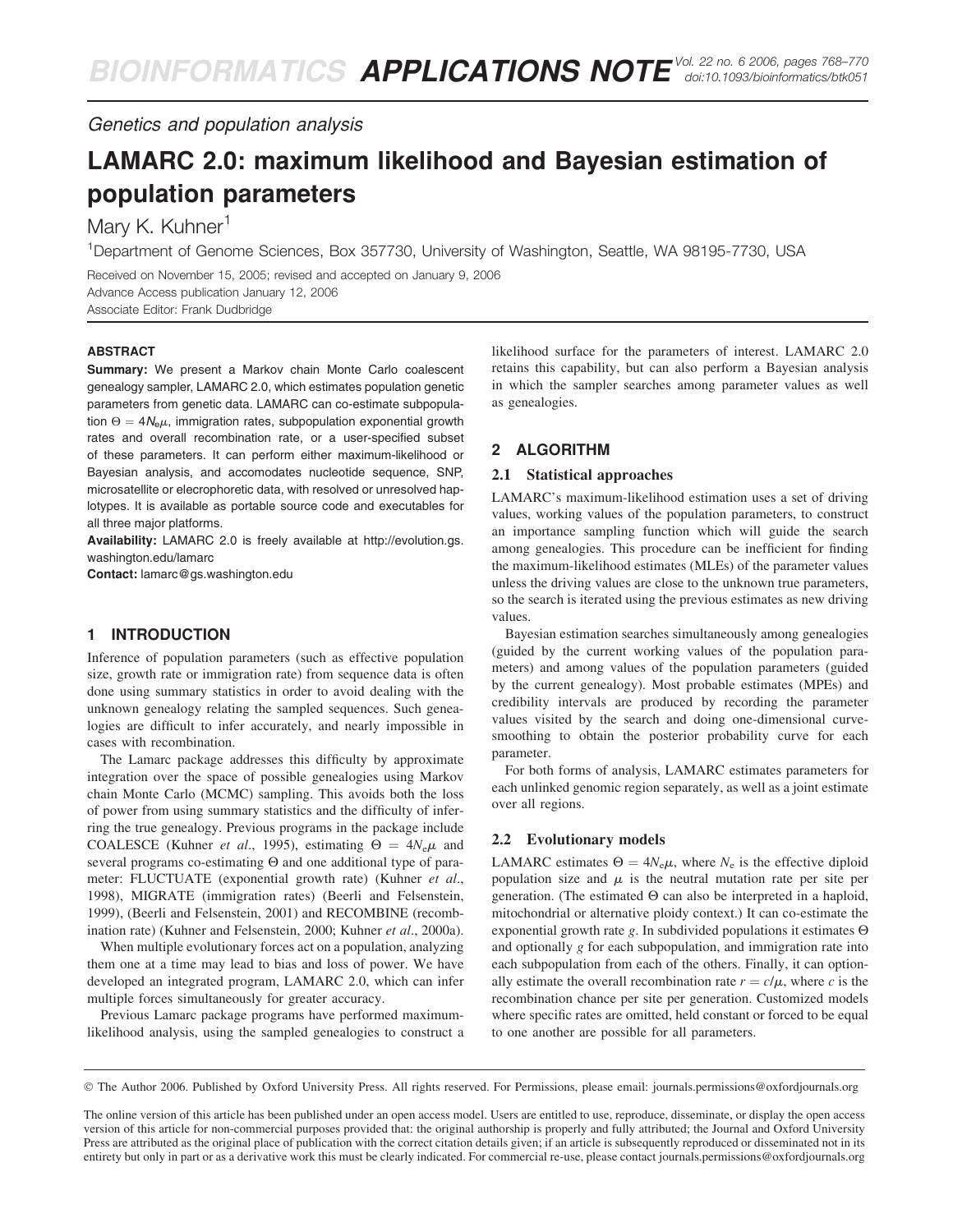# 3 IMPLEMENTATION

#### 3.1 Search strategy

LAMARC 2.0 provides several mechanisms to improve its search efficiency. Metropolis-Coupled MCMC or 'heating' allows auxilliary searches with more permissive acceptance criteria to act as 'scouts' for the main analysis (Geyer, 1991a). For likelihood analyses, multiple replicated searches can be combined using reverse logistic regression (Geyer, 1991b). For Bayesian analyses, the Bayesian priors and the ratio of parameter change steps to genealogy change steps can be set by the user.

#### 3.2 Mutational models

LAMARC 2.0 offers the Felsenstein 84 (F84) and General Time-Reversible (GTR) models for DNA or RNA data, and for SNP data when information about the total sequence length surveyed is available. The SNP model used is correct only if all variable sites in the data have been captured; there will be an ascertainment bias if SNPs were surveyed based on their presence in an external panel. Multiple substitution rate categories (including an invariant category) and potential autocorrelation between rates at adjacent sites are accomodated using a hidden Markov model (Felsenstein and Churchill, 1996).

For microsatellites, four models are available: a stepwise mutation model (Ohta and Kimura, 1973); a Brownian-motion approximation to the stepwise model (Beerli and Felsenstein, 2001) which is much faster, but may be inaccurate when polymorphism is low; a K-allele model and a mixture model of the stepwise and K-allele models, with the mixture parameter potentially optimized based on the data. The K-allele model is also suitable for analyzing elecrophoretic data.

Separate genetic regions with different forms of data (e.g. a DNA locus and an unlinked microsatellite locus) may be combined in a single analysis. The user must provide information on the expected relative  $\mu$  and/or  $N_e$  of the various regions if they differ. For example, mitochondrial and nuclear DNA may be combined in one analysis, but the program must be informed of the expected  $4\times$ difference in  $N_e$ .

#### 3.3 Haplotype uncertainty

Phase-unknown data may be used, although they are less powerful than phase-known data. The genealogy search is extended to search among haplotype resolutions as well, so that the estimate takes into account haplotype uncertainty as well as genealogy uncertainty (Kuhner and Felsenstein, 2000; Kuhner et al., 2000b).

# 3.4 Availability

LAMARC 2.0 is freely distributed as portable C++ source code and as executables for Windows, Mac OSX and Linux. It provides a utility to convert PHYLIP, RECOMBINE and MIGRATE input files. The file converter's graphical user interface uses a multiplatform windowing system which works on all three major platforms, but a pure text file converter is also available. The major requirements for the use of LAMARC are availability of memory and time. For example, estimation of recombination rate using 60 16 kb mtDNA sequences required 2 GB of memory and 3–4 weeks of workstation time. Smaller analyses will often take 1–2 days.

# 4 DISCUSSION

#### 4.1 Model assumptions

LAMARC 2.0 assumes that individuals are drawn from panmictic subpopulations and that the subpopulation structure has been constant throughout the lifespan of the underlying coalescent tree. It is not suitable for populations which have recently diverged from a common ancestor. It assumes that the rate at which a lineage immigrates into a population is independent of the size of both source and recipient populations. It also assumes that exponential growth rates and immigration rates have been constant throughout the lifespan of the coalescent tree and that recombination rate does not vary by position, subpopulation or with time. Finally, it assumes that the variation being observed is neutral, though purifying selection removing harmful mutations does not disrupt the analysis much.

Violation of these assumptions will potentially result in biased estimates and inaccurate confidence intervals.

#### 4.2 Bayesian versus likelihood analysis

In most cases examined so far (Kuhner and Smith, manuscript submitted) LAMARC's Bayesian and likelihood methods produce similar point estimates and confidence intervals. The Bayesian method is vulnerable to a poor choice of priors, but with good priors it may search among genealogies more efficiently, especially in cases where one or more parameters are close to zero. Our current curve-smoothing method does not allow the Bayesian algorithm to assess correlation among parameters, whereas the likelihood algorithm can. Speed requirements of the two methods are similar; the Bayesian sampler must perform more search steps, but its curve-smoothing is faster than likelihood maximization.

# 4.3 Data requirements.

LAMARC 2.0 assumes that individuals are sampled randomly within each subpopulation, but it does not require equal sample sizes among subpopulations.

If some subpopulations are not genetically differentiated  $(4N_{e}m)$ much greater than one) results will be unsatisfactory. Such subpopulations are best pooled into a single subpopulation.

A sample of 20 individuals per subpopulation is fully adequate and results are often satisfactory with as few as eight, especially if multiple loci are available. For estimation of any parameter except recombination rate, adding unlinked loci will improve the estimate more than adding individuals or lengthening sequences. For estimating recombination rate, lengthening sequences or adding linked loci are preferable.

# 4.4 History

LAMARC 1.0 was released in 2001. LAMARC 2.0 corrects several deficiencies in the previous versions, particularly errors in likelihood maximization and handling of multi-locus data. LAMARC 2.0 adds Bayesian analysis, the ability to constrain parameters and new mutational models.

# ACKNOWLEDGEMENTS

The author thanks the *Lamarc* team, including Peter Beerli, Joseph Felsenstein, Eric Rynes, Lucian Smith, Elizabeth Walkup,